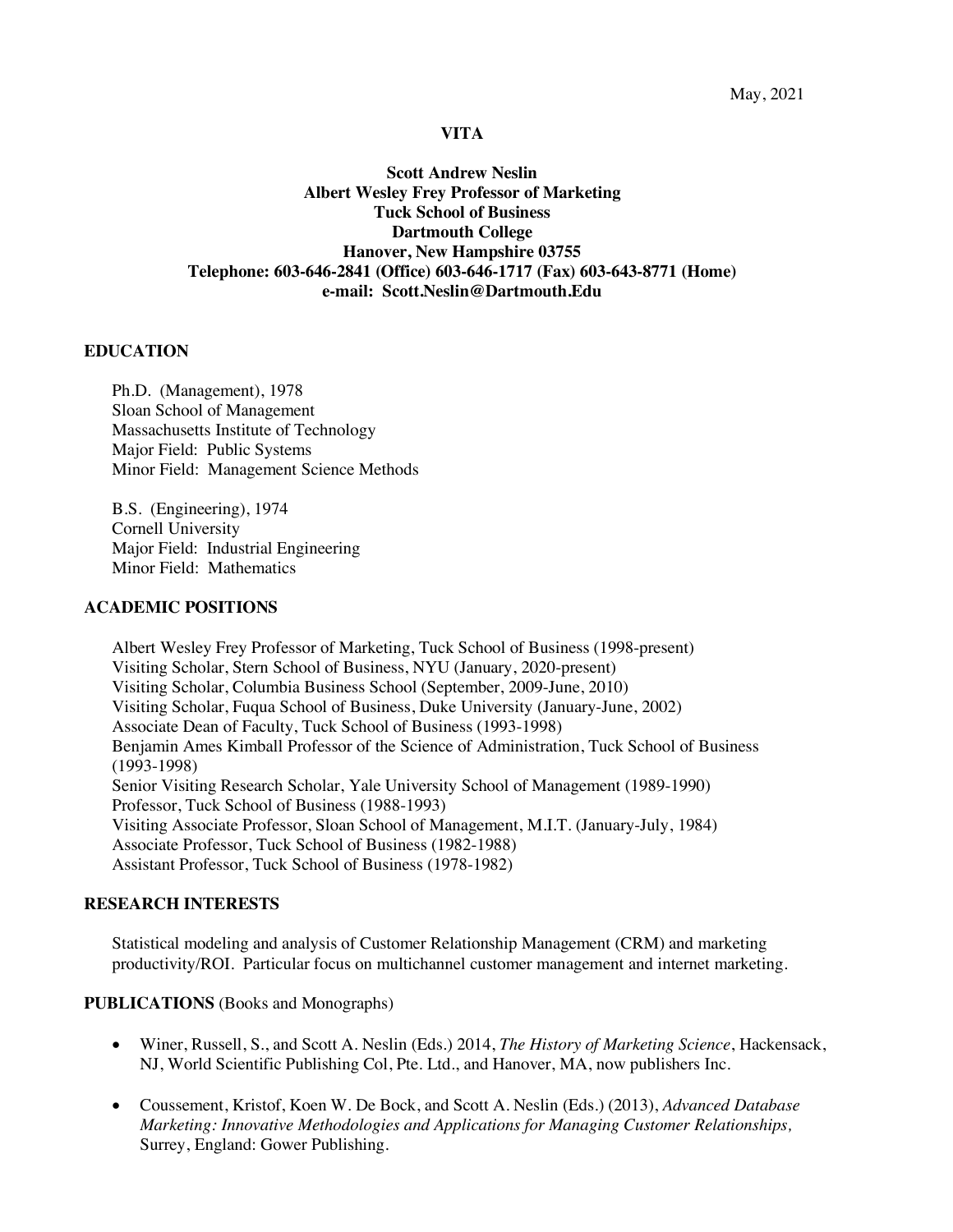Translated into Chinese, 2014

- Blattberg, Robert C., Byung-Do Kim, and Scott A. Neslin (2008), *Database Marketing: Analyzing and Managing Customers*, New York: Springer Science+Business Media, LLC, International Series in Quantitative Marketing.
- Neslin, Scott A., (2002) *Sales Promotion*, Cambridge MA: Marketing Science Institute.
- Blattberg, Robert C., and Scott A. Neslin (1990) *Sales Promotion: Concepts, Methods, and Strategies*, Englewood Cliffs, NJ: Prentice-Hall.

# **PUBLICATIONS** (Chapters, Comments, etc.)

- Travis Oh, Kevin Keller, Scott A. Neslin, David Reibstein, and Donald Lehmann (2020), "The Past, Present, and Future of Brands and Brand Research", Marketing Letters, 31(2-3), 151-162.
- Van Heerde, Harald J., and Scott A. Neslin, (2017), "Sales Promotion Models", in *Handbook of Marketing Decision Models*,  $2^{\omega}$  Edition (Berend Wierenga, Ed.), pp. 13-78, New York: Springer.
- Luo, Anita, Donald R. Lehmann, and Scott A. Neslin (2015), "Co-Managing Brand Equity and Customer Equity", in *Handbook of Research on Customer Equity in Marketing*, V. Kumar and Denish Shah (eds.), pp. 363-381, Cheltenham, UK: Edward Elgar Publishing.
- Neslin, Scott A., (2014), "Customer Relationship Management," in *The History of Marketing Science*, Russell S. Winer and Scott A. Neslin (Eds.), pp. 289-318, Hackensack, NJ: World Scientific Publishing Col, Pte. Ltd.
- Neslin, Scott A., (2013), "Dynamic Customer Optimization Models," in Kristof Coussement, Koen W. De Bock, and Scott A. Neslin (Eds.), *Advanced Database Marketing: Innovative Methodologies and Applications for Managing Customer Relationships*, Surrey, England: Gower Publishing.
- Neslin, Scott A., (2011), "On Estimating Current-Customer Equity Using Company Summary Data: Comment," *Journal of Interactive Marketing*, 25 (1), 15-17.
- Neslin, Scott A., and Harald van Heerde (2009), "Promotion Dynamics," *Foundation and Trends ® in Marketing*, Vol. 3: No. 4, pp. 177-268.
- Van Heerde, Harald J., and Scott A. Neslin, "Sales Promotion Models" (2008), in *Handbook of Marketing Decision Models*, (Berend Wierenga, Ed.), New York: Springer.
- Gedenk, Karen, Scott A. Neslin, and Kusum L. Ailawadi (2006), "Sales Promotion," in *Retailing in the 21<sup>s</sup> Century*, Manfred Krafft and Murali K. Mantrala (Eds), Berlin: Springer.
- Neslin, Scott A. (2002), "Sales Promotion," in Handbook of Marketing, Barton A. Weitz and Robin Wensley (Eds), London: Sage Publications.
- Blattberg, Robert C. and Scott A. Neslin (1993), "Sales Promotion Models," in Jehoshua Eliashberg and Gary Lilien (eds.) *Handbooks in Operations Research and Management Science: Marketing Models*, Amsterdam: North-Holland 553-609.

Translated along with the entire volume and published in Japanese.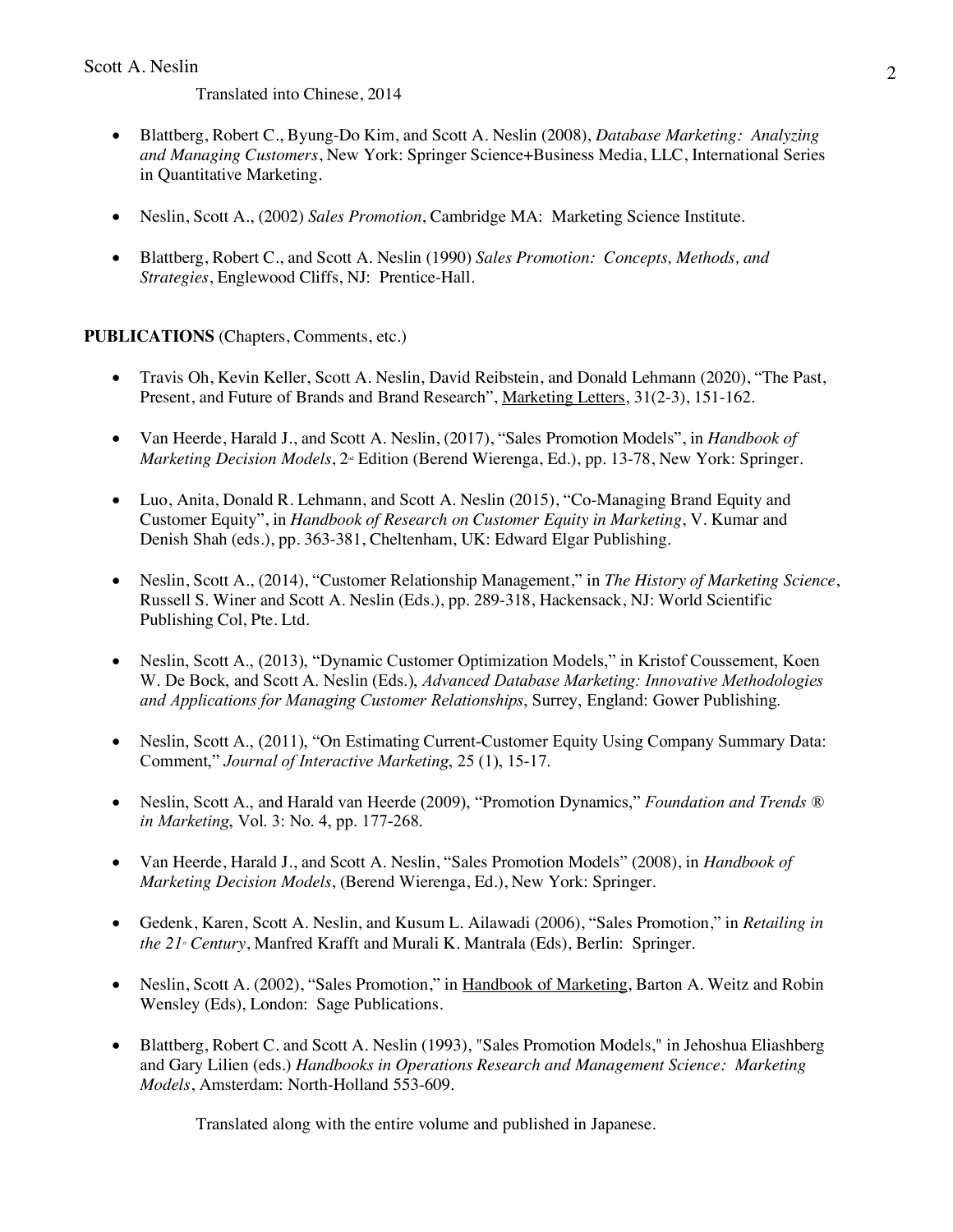• Greenhalgh, Leonard and Scott A. Neslin (1983), "Determining Outcomes of Negotiations: An Empirical Assessment", in Max H. Bazerman and Roy J. Lewicki (Eds.) Negotiating in Organizations, Beverly Hills, California: Sage Publications, Inc. 114-134.

## **PUBLICATIONS** (Articles)

- Shehu, Edlira, Dominik Papies, and Scott A. Neslin (2020), "Free Shipping Promotions and Product Returns," Journal of Marketing Research, 57(4), 640-658.
- Valentini, Sara, Scott A. Neslin, and Elisa Montaguti (2020), "Identifying Omnichannel Deal Prone Segments, Their Antecedents, and Their Consequences," Journal of Retailing, 96(3), 310-327.
- Valeria Stourm, Scott A. Neslin, Eric Bradlow, Els Breugelmans, So Yeon Chun, Pedro Gardete, P.K. Kannan, Praveen Kopalle, Young-Hoon Park, David Restrepo Amariles, Raphael Thomadsen, Yuping Liu-Thompkins, and Rajkumar Venkatesan (2020), "Refocusing Loyalty Programs in the Era of Big Data: A Societal Lens Paradigm", Marketing Letters, 31(4), 405-418.
- Van Heerde, Harald J., Isaac M. Dinner, and Scott A. Neslin (2019) "Engaging the Unengaged Customer: The Value of a Retailer Mobile App," International Journal of Research in Marketing, 36(3), 420-438.

Winner: IJRM Best Paper Award

• Ascarza, Eva, Scott A. Neslin, Oded Netzer, Zachery Anderson, Peter S. Fader, Sunil Gupta, Bruce G.S. Hardie, Aurélie Lemmens, Barak Libai, David Neal, Foster Provost, and Rom Schrift (2018), "In Pursuit of Enhanced Customer Retention Management: Review, Key Issues, and Future Directions," Customer Needs and Solutions, 5(1-2), 65-81.

Nominated for Marketing Science Institute (MSI) Best Paper Award

• Gensler, Sonja, Scott A. Neslin, and Peter C. Verhoef (2017), "The Showrooming Phenomenon: It's More Than Just about Price," Journal of Interactive Marketing, 38(May), 29-43.

Winner, Best Paper Published in 2017, Journal of Interactive Marketing

- Montaguti, Elisa, Scott A. Neslin, and Sara Valentini (2016), "Can Marketing Campaigns Produce Multichannel Buying and More Profitable Customers? A Field Experiment", Marketing Science, 35 (2), 201-217.
- Pauwels, Koen and Scott A. Neslin (2015), "Building with Bricks and Mortar: The Revenue Impact of Opening Physical Stores in a Multichannel Environment," Journal of Retailing, 91 (2), 182-197.
- Bilgicer, Tolga, Kamel Jedidi, Donald R. Lehmann, and Scott A. Neslin (2015), "Social Influence and Customer Adoption of New Sales Channels," Journal of Retailing, 91 (2), 254-271.
- Bilgicer, Tolga, Kamel Jedidi, Donald R. Lehmann, and Scott A. Neslin (2015), "The Long-term Effect of Multichannel Usage on Sales," Customer Needs and Solutions, 2 (1), 41-56.
- Neslin, Scott A., Kinshuk Jerath, Anand Bodapati, Eric T. Bradlow, John Deighton, Sonja Gensler, Leonard Lee, Elisa Montaguti, Rahul Telang, Raj Venkatesan, Peter C. Verhoef, and Z. John Zhang (2014), "The Interrelationships between Brand and Channel Choice," Marketing Letters, 25 (3), 319- 330.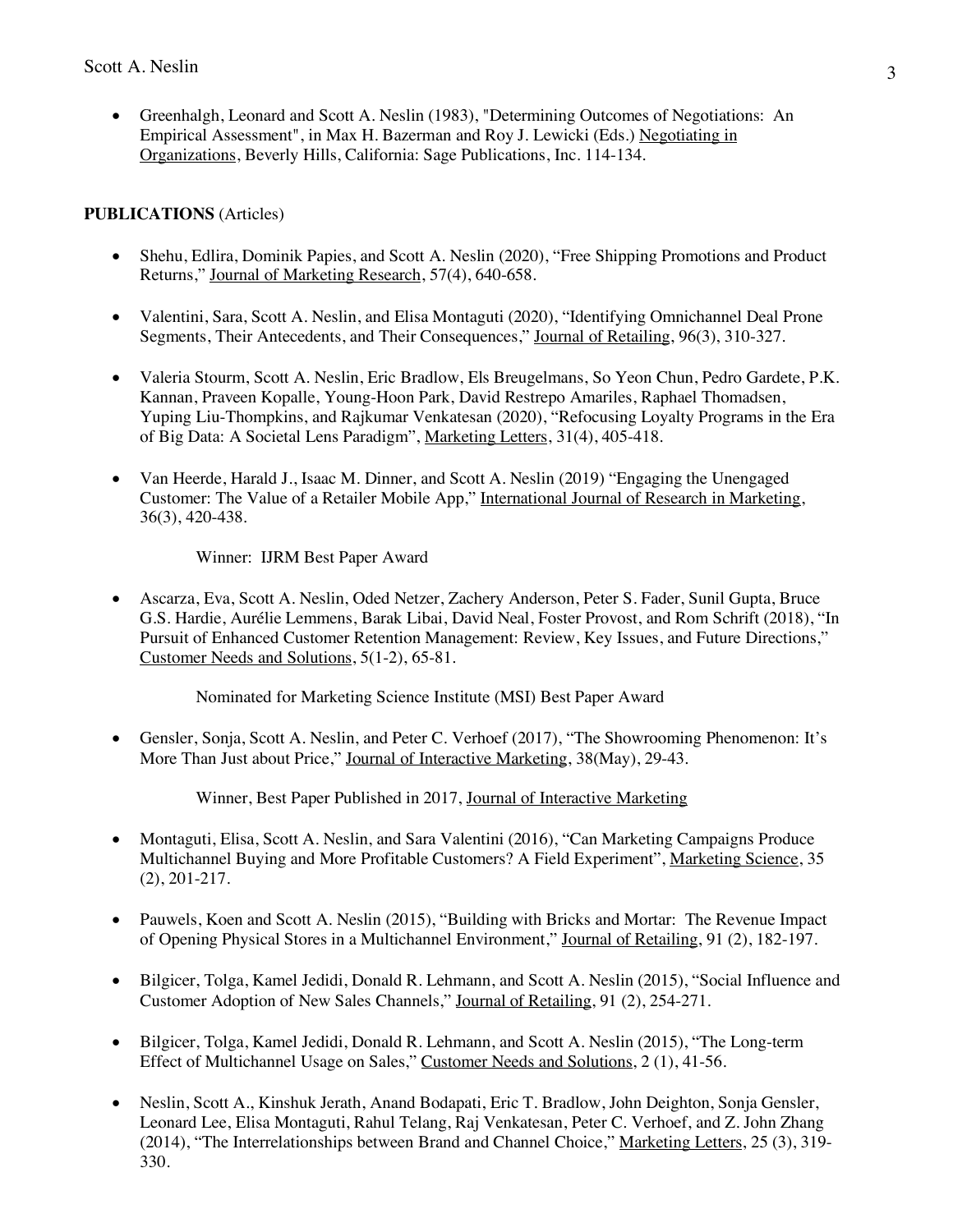• Dinner, Isaac M., Harald J. van Heerde, and Scott A. Neslin (2014), "Driving Online and Offline Sales: The Cross-channel Effects of Traditional, Online Display, and Paid Search Advertising," Journal of Marketing Research, 51 (5), 527-545.

Finalist, O'Dell Award, Journal of Marketing Research

- Ailawadi, Kusum L., Scott A. Neslin, Gail A. Taylor, and Y. Jackie Luan, (2014), "Does Retailer CSR Enhance Behavioral Loyalty? A Case for Benefit Segmentation," International Journal of Research in Marketing 31 (2), 156-167.
- Ailawadi, Kusum L., Karen Gedenk, Tobias Langer, Yu Ma, and Scott A. Neslin (2014), "Consumer Response to Uncertain Promotions: An Empirical Analysis of Conditional Rebates," International Journal of Research in Marketing, 31 (1), 94-106.
- Konus, Umut, Peter C. Verhoef, and Scott A. Neslin (2014), "The Effect of Search Channel Elimination on Purchase Incidence, Order Size and Channel Choice," International Journal of Research in Marketing, 31 (1), 49-64.
- Neslin, Scott A., Gail Ayala Taylor, Kimberly D. Grantham, and Kimberly R. McNeil (2013), "Overcoming the 'Recency Trap' in Customer Relationship Management," Journal of the Academy of Marketing Science, 41 (3), 320-337.
- Ni, Jian, Scott A. Neslin, and Baohong Sun (2012), "Database Submission The ISMS Durable Goods Data Sets," Marketing Science, 31 (6), 1008-1013.
- Stahl, Florian, Mark Heitmann, Donald R. Lehmann, and Scott A. Neslin (2012), "The Impact of Brand Equity on Customer Acquisition, Retention, and Profit Margin," Journal of Marketing, 76 (4), 44-63.

Winner: 2012 Robert D. Buzzell MSI Best Paper Award Winner: 2013 MSI/H. Paul Root Award Finalist: Harald F. Maynard Award

- Kopalle, Praveen K., Yacheng Sun, Scott A. Neslin, Baohong Sun, and Vanitha Swaminathan (2012), "The Joint Impact of Frequency Reward and Customer Tier Components of Loyalty Programs," Marketing Science, 31 (2), 216-235.
- Valentini, Sara, Elisa Montaguti, and Scott A. Neslin (2011), "Decision Process Evolution in Customer Channel Choice," Journal of Marketing, 75 (6), 72-86.
- Neslin, Scott A., Thomas P. Novak, Kenneth R. Baker, and Donna L. Hoffman (2009), "An Optimal Contact Model for Maximizing Online Panel Response Rates," Management Science, 55 (5), 727- 737.
- Blattberg, Robert C., Edward C. Malthouse, and Scott A. Neslin (2009), "Customer Lifetime Value: Empirical Generalizations and Some Conceptual Questions," Journal of Interactive Marketing, 23 (2), 157-168.
- Neslin, Scott A., and Venkatesh Shankar (2009), "Key Issues in Multichannel Customer Management: Current Knowledge and Future Directions," Journal of Interactive Marketing, 23 (1), 70-81.

Top Cited Paper Award 2007-2011, Journal of Interactive Marketing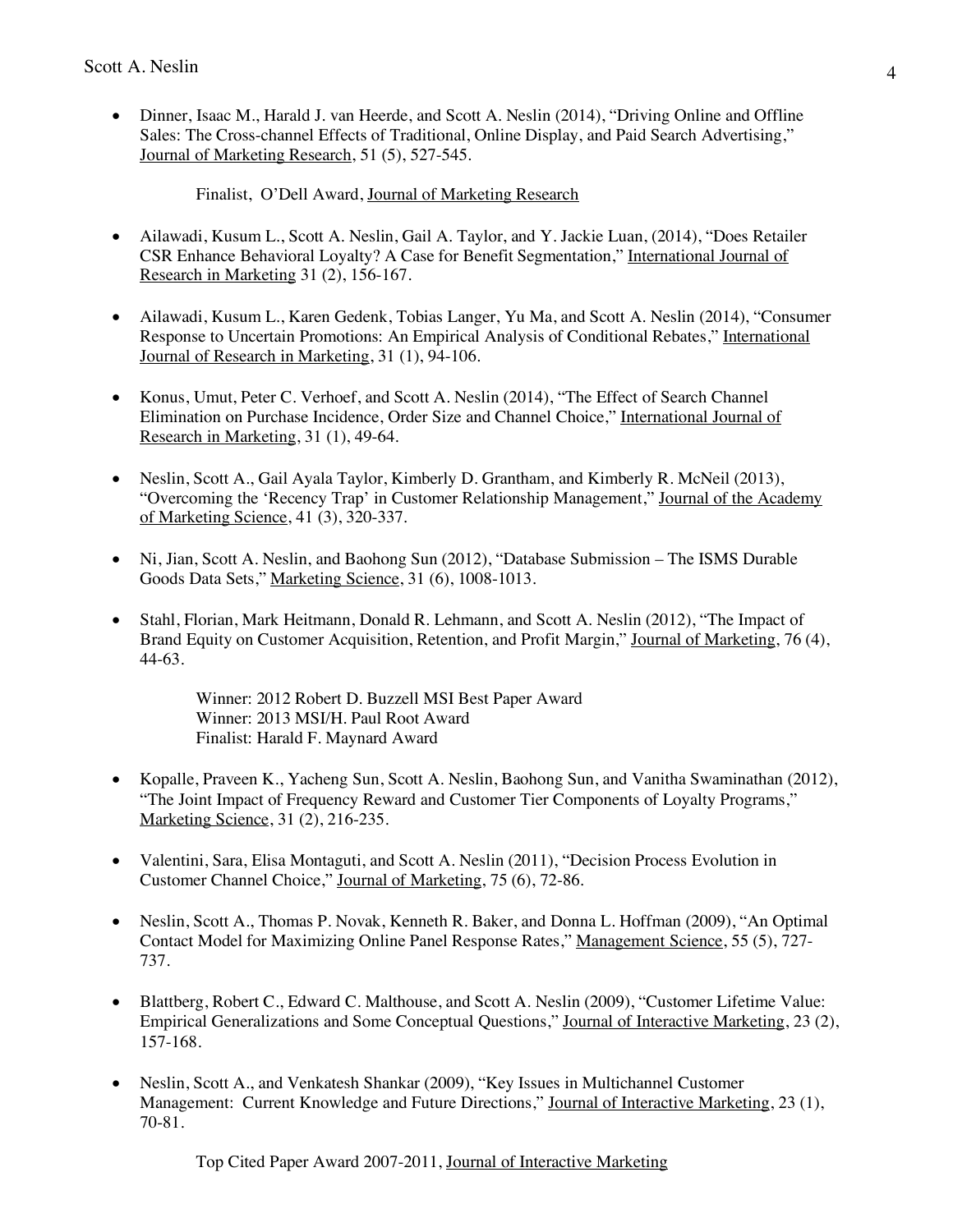- Konus, Umut, Peter C. Verhoef, and Scott A. Neslin (2008), "Multichannel Shopper Segments and Their Covariates," Journal of Retailing, 84 (4), 398-413.
- Arora, Neeraj, Xavier Dreze, Anindya Ghose, James D. Hess, Raghuram Iyengar, Bing Jing, Yogesh Joshi, V. Kumar, Nicholas Lurie, Scott Neslin, S. Sajeesh, Meng Su, Niladri Syam, Jacquelyn Thomas, and Z. John Zhang (2008) "Putting One-to-One Marketing to Work: Personalization, Customization and Choice," Marketing Letters, 19 (3/4), 305-321.
- Ansari, Asim, Carl Mela, and Scott A. Neslin (2008), "Customer Channel Migration," Journal of Marketing Research, 45 (1), 60-76.

Finalist, Paul E. Green Award, Journal of Marketing Research

• Verhoef, Peter C., Scott A. Neslin, and Björn Vroomen (2007), "Multichannel Customer Management: Understanding the Research-Shopper Phenomenon," International Journal of Research in Marketing, 24 (2), 129-148.

Winner, 2020 Jan-Benedict E.M. Steenkamp Award for Long-Term Impact

- Ailawadi, Kusum, Karen Gedenk, Christian Lutzky, and Scott A. Neslin (2007), "Decomposition of the Sales Impact of Promotion-Induced Stockpiling," Journal of Marketing Research, 44 (3), 450-467.
- Neslin, Scott A., Dhruv Grewal, Robert Leghorn, Venkatesh Shankar, Marije L. Teerling, Jacquelyn S. Thomas, and Peter C. Verhoef (2006), "Challenges and Opportunities in Multichannel Customer Management," Journal of Service Marketing, 9 (2), 95-112.
- Neslin, Scott A., Sunil Gupta, Wagner Kamakura, Junxiang Lu, and Charlotte H. Mason (2006), "Defection Detection: Measuring and Understanding the Predictive Accuracy of Customer Churn Models," Journal of Marketing Research, 43 (2), 204-211.

Finalist, O'Dell Award, Journal of Marketing Research

- Kamakura, Wagner, Asim Ansari, Anand Bodapati, Pete Fader, Raghuram Iyengar, Prasad Naik, Scott Neslin, Baohong Sun, Peter C. Verhoef, Michel Wedel, and Ron Wilcox (2005), "Choice Models and Customer Relationship Management," Marketing Letters, 16 (3/4), 279-291.
- Taylor, Gail Ayala, and Scott A. Neslin (2005), "The Current and Future Sales Impact of a Retail Frequency Reward Program," Journal of Retailing, 81 (4), 293-305.
- Ailawadi, Kusum, Praveen K. Kopalle, and Scott A. Neslin (2005), "Predicting Competitive Response to a Major Policy Change: Combining Game Theoretic and Empirical Analyses," Marketing Science, 24 (1), 12-24.

Winner, John D. C. Little Best Paper Award Finalist, ISMS Long Term Impact Award

- Macé, Sandrine, and Scott A. Neslin (2004), "The Determinants of Pre- and Post-Promotion Dips in Sales of Frequently Purchased Goods," Journal of Marketing Research, 41 (3) 339-350.
- Ailawadi, Kusum, Donald R. Lehmann, and Scott A. Neslin (2003), "Revenue Premium as an Outcome Measure of Brand Equity," Journal of Marketing, 67 (4) 1-17.

Winner, Harold F. Maynard Award, Journal of Marketing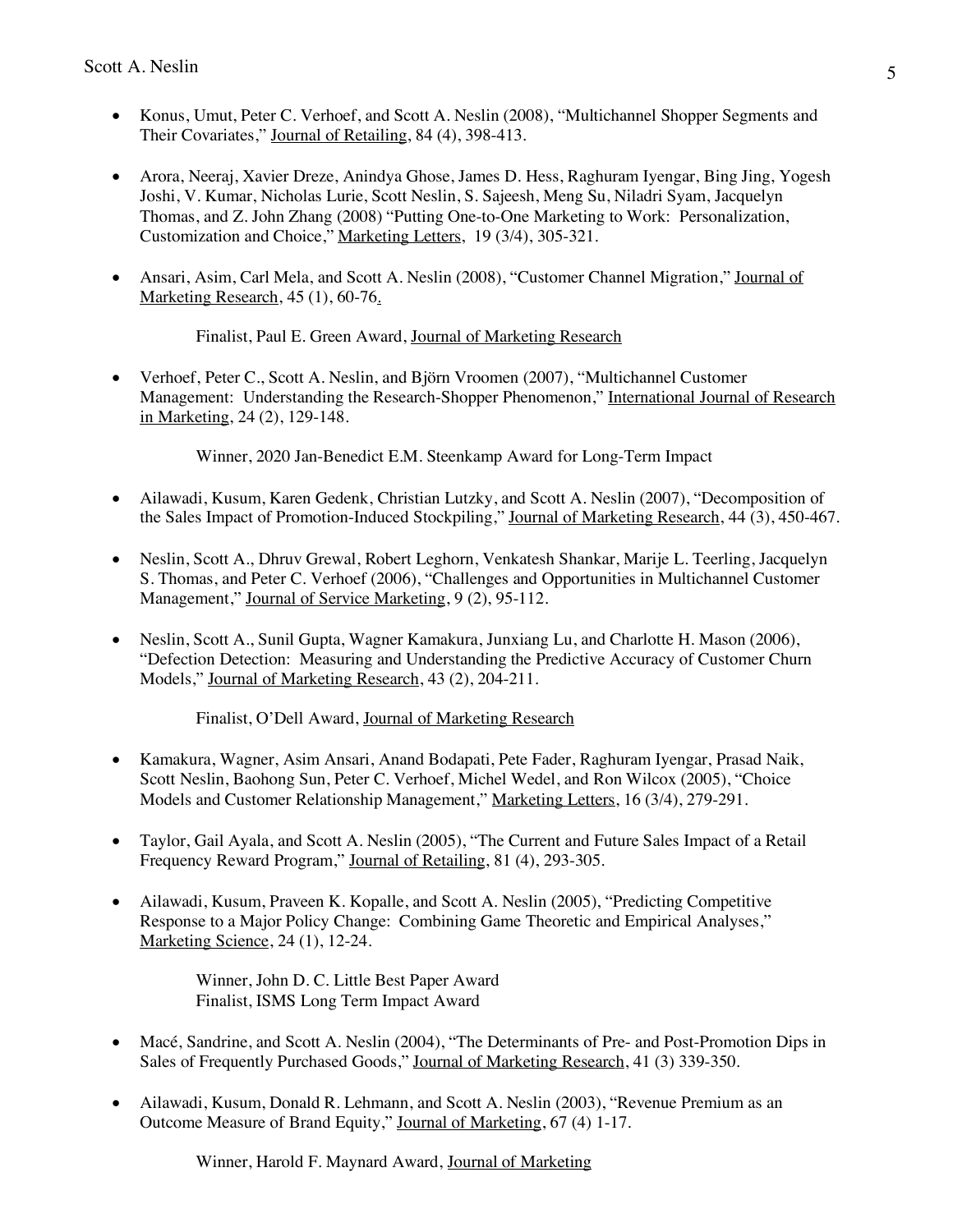- Kopalle, Praveen K., and Scott A. Neslin (2003), "The Economic Viability of Frequency Reward Programs in a Strategic Competitive Environment," Review of Marketing Science, Volume 1.
- Baohong Sun, Scott A. Neslin, and Kannan Srinivasan (2003), "Measuring the Impact of Promotions on Brand Switching When Consumers Are Forward-Looking," Journal of Marketing Research, 40 (4) 389-405.
- Knott, Aaron, Andrew Hayes, and Scott A. Neslin (2002), "Next-Product-to-Buy Models for Cross-Selling Applications," Journal of Interactive Marketing, 16 (3), 59-75.
- Ailawadi, Kusum L., Donald R. Lehmann, and Scott A. Neslin (2001), "Market Response to a Major Policy Change in the Marketing Mix: Learning from Procter & Gamble's Value Pricing Strategy", Journal of Marketing, 65 (1) 44-61.
- Ailawadi, Kusum L., Scott A. Neslin, and Karen Gedenk (2001), "Pursuing the Value-Conscious Consumer: Store Brands Versus National Brand Promotions", Journal of Marketing, 65 (1) 71-89.
- Gedenk, Karen and Scott A. Neslin (2000), "Die Wirkung von Preis- und Nicht-Preis-Promotions auf die Markenloyalität" (The Effect of Price and Non-Price Promotions on Brand Loyalty), Schmalenbachs Zeitschrift für betriebswirtschaftliche Forschung (Schmalenback Business Review), 52 (June) 370-392.
- Gedenk, Karen and Scott A. Neslin. (1999), "The Role of Retail Promotion in Determining Future Brand Loyalty: Its Effect on Purchase Event Feedback," Journal of Retailing 75 (4) 433-459.

Co-Winner, Davidson Best Paper Award, Journal of Retailling.

- Ailawadi, Kusum, Karen Gedenk and Scott A. Neslin (1999), "Heterogeneity and Purchase Event Feedback in Choice Models: An Empirical Analysis with Implications for Model Building," International Journal of Research in Marketing 16, 177-198.
- Wedel, Michel, Wagner Kamakura, Neeraj Arora, Albert Bemmaor, Jeongwen Chiang, Terry Elrod, Rich Johnson, Peter Lenk, Scott A. Neslin and Carsten Stig Poulsen (1999), "Discrete and Continuous Representations of Unobserved Heterogeneity in Choice Modeling," Marketing Letters, 10 (August) 219-232.
- Ailawadi, Kusum and Scott A. Neslin (1998), "The Effect of Promotion on Consumption: Buying More and Consuming It Faster," Journal of Marketing Research, 35 (August) 390-398.

Finalist, O'Dell Award, Journal of Marketing Research

- Narasimhan, Chakravarthi, Scott A. Neslin and Subrata K. Sen (1996), "Promotional Elasticities and Category Characteristics," Journal of Marketing, 60 (April) 17-30.
- Neslin, Scott A. and Linda Schneider Stone (1996), "Consumer Inventory Sensitivity and the Postpromotion Dip," Marketing Letters, 7 (January), 77-94.

Translated into French, adapted, and published in Décisions Marketing, 12 (September-December), 31-38.

• Neslin, Scott A., Stephen Powell and Linda Schneider Stone (1995), "The Effects of Retailer and Consumer Response on Optimal Advertising and Trade Promotion Strategies," Management Science 41 (May) 749-766.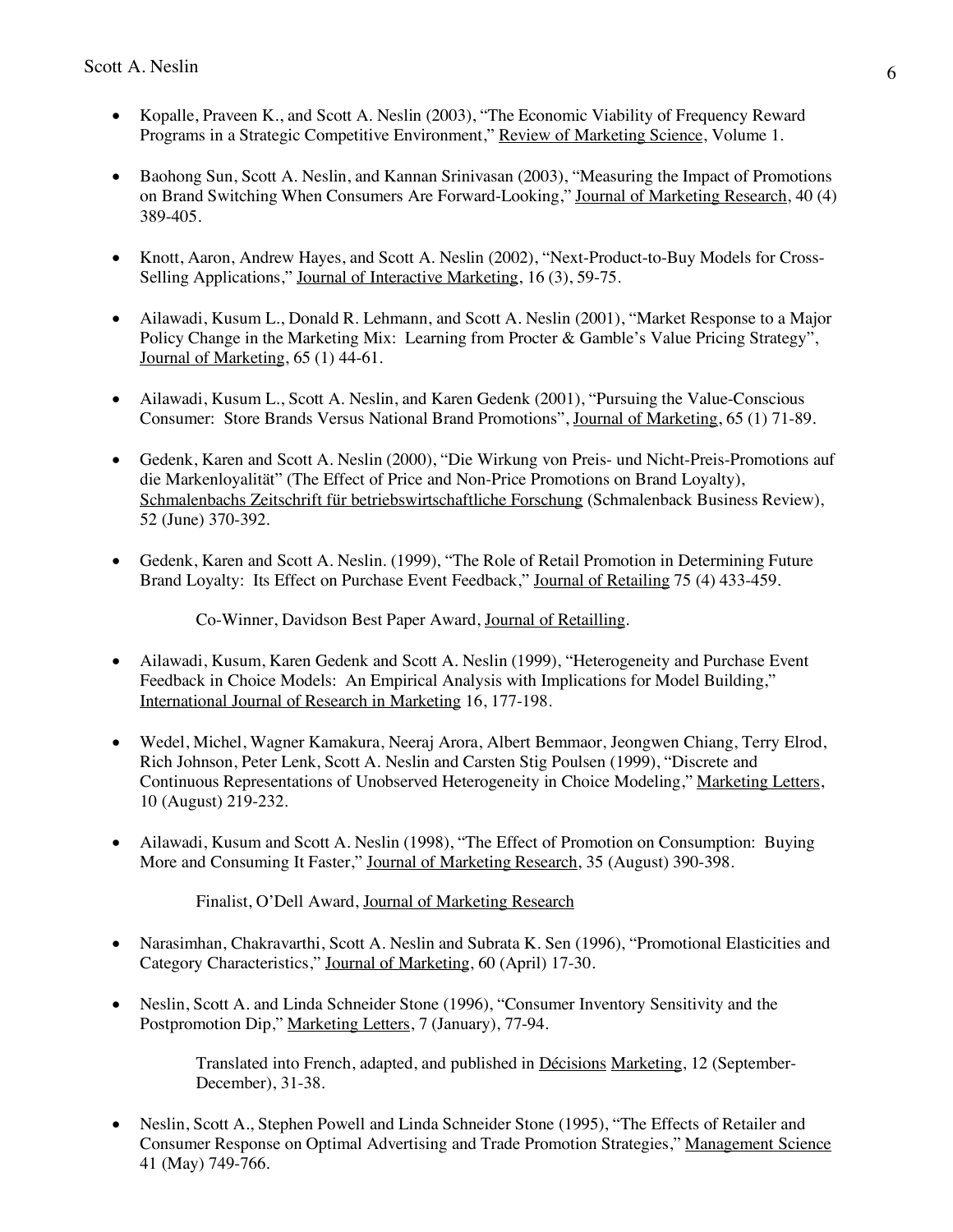- Neslin, Scott A., Greg Allenby, Andrew Ehrenberg, Steve Hoch, Gilles Laurent, Robert Leone, John Little, Leonard Lodish, Robert Shoemaker, and Dick Wittick (1994), "A Research Agenda for Making Scanner Data More Useful to Managers," Marketing Letters 5 (October) 395-412.
- Deighton, John, Caroline Henderson and Scott A. Neslin (1994), "The Effects of Advertising on Brand Switching and Repeat Purchasing." Journal of Marketing Research, 31 (February) 28-43.
- LeBoutillier, John, Susanna Shore LeBoutillier and Scott A. Neslin (1994), "A Replication and Extension of the Dickson and Sawyer Price Awareness Study," Marketing Letters 5 (January) 31-42.
- Neslin, Scott A. (1990), "A Market Response Model for Coupon Promotions," Marketing Science 9 (Spring) 125-145.
- Blattberg, Robert C. and Scott A. Neslin (1989), "Sales Promotion: The Long and the Short of It," Marketing Letters, 1 (1) 81-97.
- Neslin, Scott A. and Robert W. Shoemaker (1989), "An Alternative Explanation for Lower Repeat Rates Following Promotion Purchases," Journal of Marketing Research 26 (May) 205-213.

Finalist, 1994 O'Dell Award. Journal of Marketing Reserach

- Dhebar, Anirudh, Scott A. Neslin and John A. Quelch (1987), "Developing Models for Retailer Sales Promotions: An Application to Automobile Dealerships," Journal of Retailing 63 (Winter) 333-364.
- Quelch, John A, Scott A. Neslin and Lois B. Olson (1987), "Opportunities and Risks of Durable Goods Promotion," Sloan Management Review, 28 (Winter) 27-38.
- Neslin, Scott A., Darral G. Clarke (1987), "Relating the Brand Use Profile of Coupon Redeemers to Brand and Coupon Characteristics," Journal of Advertising Research, 27 (February/March) 23-32.
- Neslin, Scott A., Leonard Greenhalgh, (1986), "The Ability of Nash's Theory of Cooperative Games to Predict the Outcomes of Buyer-Seller Negotiations: A Dyad-Level Test," Management Science, 32 (April) 480-498.
- Mogielnicki, R. Peter, Scott A. Neslin Dominic Balestra, John R. Corson, Jennie Dulac, and Edward Gillie (1986), "Tailored Media Can Enhance the Success of Smoking Cessation Clinics," Journal of Behavioural Medicine 9 (2) 141-161.
- Neslin, Scott A., Caroline Henderson and John Quelch (1985), "Consumer Promotions and the Acceleration of Product Purchases," Marketing Science 4 (Spring) 147-165.

Translated into French and published in Recherche et Applications en Marketing (1987) 2 1 17-42

- Greenhalgh, Leonard, Scott A. Neslin and Roderick Gilkey (1985), "The Effects of Preferences, Situational Power, and Personality on the Outcomes of Buyer-Seller Negotiations," Academy of Management Journal 28 (March) 9-33.
- Ghosh, Avijit, Scott A. Neslin and Robert W. Shoemaker (1984), "A Comparison of Market Share Models and Estimation Procedures," Journal of Marketing Research 21 (May) 202-210.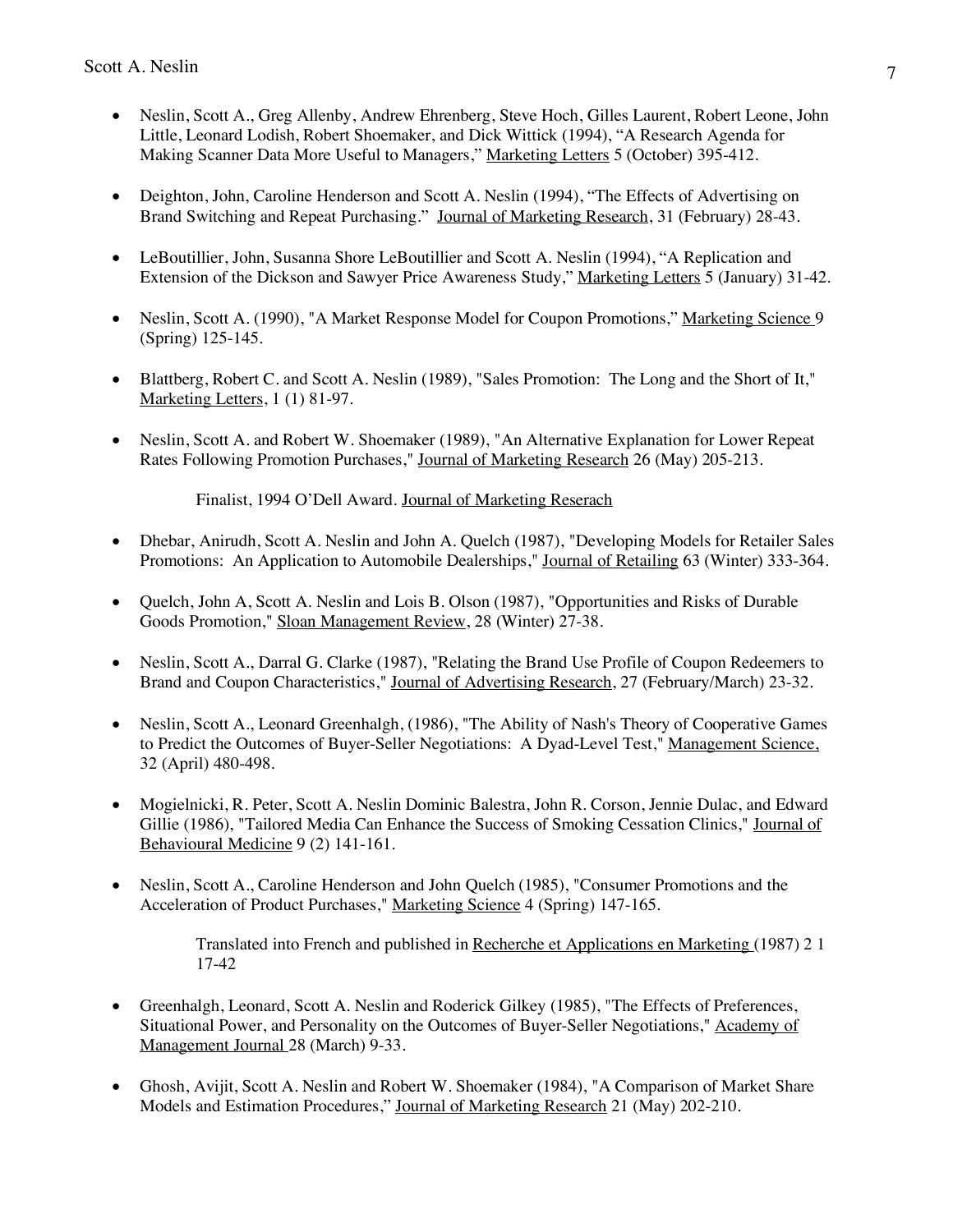- Neslin, Scott A. and Robert W. Shoemaker" (1983), A Model for Evaluating the Profitability of Coupon Promotions", Marketing Science 2 (Fall) 361-388.
- Greenhalgh, Leonard and Scott A. Neslin (1983), "Nash's Theory of Cooperative Games as a Predictor of the Outcomes of Buyer-Seller Negotiations: An Experiment in Media Purchasing," Journal of Marketing Research 20 (November) 368-79.
- Neslin, Scott A. (1983), "Designing New Outpatient Health Services: Linking Service Features to Subjective Consumer Perceptions," Journal of Health Care Marketing 3 (Summer) 8-21.
- Assmus, Gert and Scott A. Neslin (1983), "Consumer Response to Optimistic and Pessimistic Estimates of Product Performance," Journal of Advertising Research 23 (June/July) 53-58.
- Neslin, Scott A and Gert Assmus (1983), "Consumer Response to Information That Presents a Range of Possible Performance Levels for a New Product: The Case of Solar Water Heaters," Journal of Consumer Affairs 17 (Summer) 81-106.
- Neslin, Scott A. and Robert W. Shoemaker (1983), "Using a Natural Experiment to Estimate Price Elasticity: The 1974 Sugar Shortage and the Ready-to-Eat Cereal Market", Journal of Marketing 47 (Winter) 44-57.
- Ghosh, Avijit , Scott A. Neslin and Robert W. Shoemaker (1983), "Are There Associations Between Price Elasticity and Brand Characteristics?" Educators Proceedings Chicago: American Marketing Association 226-230.
- Greenhalgh, Leonard and Scott A. Neslin (1982), "The Value of Conjoint Analysis in Enhancing Experiential Learning", Proceedings: Developments in Business Simulation and Experiential Exercises, Vol. 9, (David J. Fritzsche and Lee A. Graf, eds.) Association for Business Simulation and Experiential Learning (ABSEL) 1-4.

Winner, "Best Innovative Experiential Paper" award at the 1982 ABSEL Conference held in Phoenix, Arizona. The paper was published in the Journal of Experiential Learning and Simulation (1982) 3-4 173-179.

- Greenhalgh, Leonard and Scott A. Neslin (1982), "The Use of Simulation to Test theories of Bargaining in a Business Context", Proceedings: Developments in Business Simulation and Experiential Exercises, Vol. 9, (David J. Fritzche and Lee A. Graf, eds.) Association for Business Simulation and Experiential Learning (ABSEL) 12-15.
- Neslin, Scott A. (1981), "Linking Product Features to Perceptions: Self-Stated Versus Statistically Revealed Importance Weights" Journal of Marketing Research 18 (February 80-86).

Selected for inclusion in the Marketing Abstracts section of the Journal of Marketing, Fall 1981 (Vol. 45,No. 4).

- Greenhalgh, Leonard and Scott A. Neslin (1981), "Conjoint Analysis of Negotiator Preferences" Journal of Conflict Resolution Vol. 25 No. 2 (June) 301-27.
- Neslin, Scott A. and Robert W. Shoemaker (1981), "A Framework for Evaluating the Profitability of Coupon Promotions", in Kenneth Bernhardt et al (Eds.) The Changing Marketing Environment: New Theories and Applications, Series No. 47, Chicago: American Marketing Association, 313-316.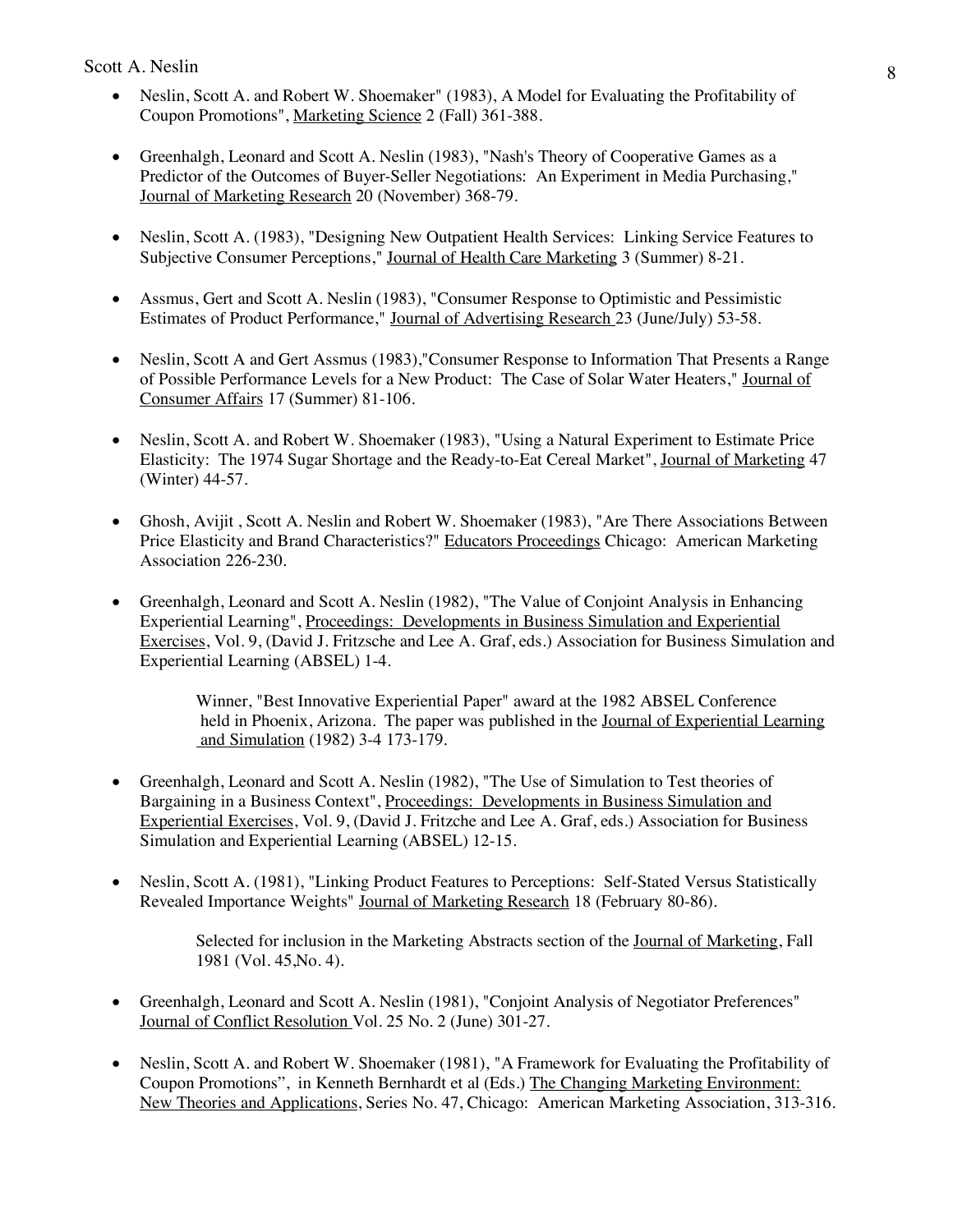• Neslin, Scott A. (1978), "Linking Features to Perceptions: Applications of Graded Paired Comparisons", in Subash Jain (Ed.) Research Frontiers in Marketing: Dialogue and Directions, Series No. 43, Chicago: American Marketing Association, 6-11.

### **RECENT WORKING PAPERS**

- Dover, Yaniv, and Scott A. Neslin (2020), "Multichannel Amplification of Digital Advertising: Leveraging Published Sales Rankings", Working Paper, Tuck School of Business, Dartmouth College.
- Van Crombrugge, Michiel, Els Breugelmans, Kathleen Cleeren, and Scott A. Neslin (2020), "The Impact of Manufacturer Online Direct Channel Entry on Incumbent Retailer Sales and Marketing Mix Response", Working Paper, Tuck School of Business, Dartmouth College.
- Stourm, Valeria, David Restrepo Amariles, and Scott A. Neslin (2019), "A Framework for Managers to Evaluate and Respond to Privacy Regulation," Working Paper, Tuck School of Business, Dartmouth College.

### **SELECTED WORK IN PROGRESS**

- (With Wenyu Jiao) "The Antecedecnts and Consequences of Promo Code Redemption".
- (with Anthony Koschmann and Paul Wolfson) "Evolution of Promotion Effectivness".
- (with Zha Zhang and Yi-Chun Ou) "Feeding Off Each Other The Interplay between Online Platform Apps and Physical Stores".
- (with Kusum Ailawadi and Oliver Kill) "Why Private Label Market Share Differs Online Versus Offline"".
- "The Omnichannel Continuum: How Far is Far Enough?"
- (with Dean Alderucci, Wenyu Jiao, Sharmistha Sikdar, and Wayne Taylor), "Creating Successful Customer Journeys by Managing Customer Holidays and Abandonment".
- (with Prasad Vana and Deepti Poluru) "Determinants of Video Advertising Viewership".
- (with Wenyu Jiao and Giang Trinh) "The Impact of Online Channel Adoption on Customer Behavior".
- (with Elisa Montaguti and Sara Valentini), "Managing Customer Returns"

### **HONORS, AWARDS**

• Winner, 2020 Jan-Benedict E.M. Steenkamp Award for Long-Term Impact "Multichannel Customer" Management: Understanding the Research Shopper Phenomenon," (With Peter C. Verhoef and Bjorn Vroomen), , International Journal of Research in Marketing, (published 2007).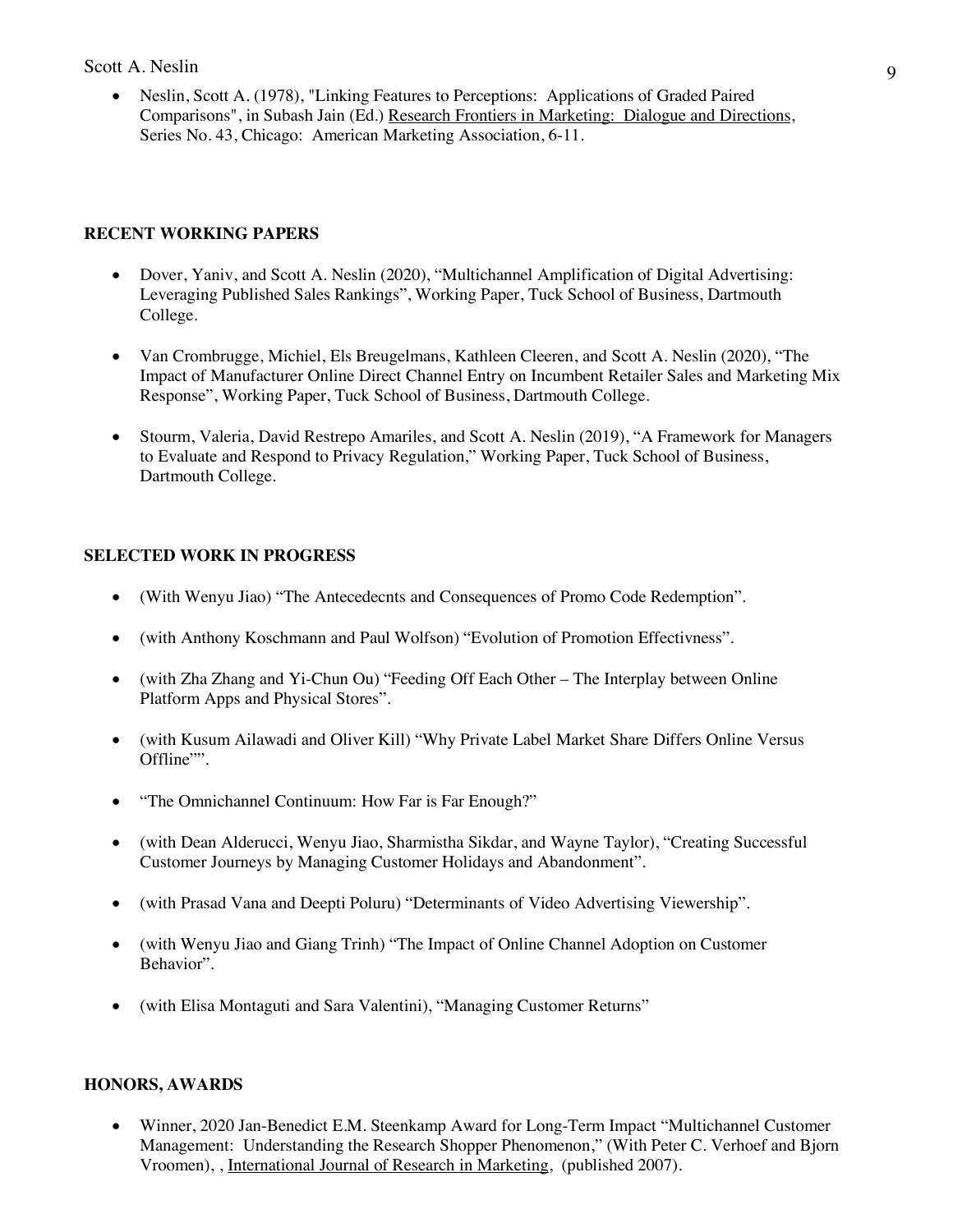- Winner, IJRM 2019 Best Paper Award, "Engaging the Unengaged Customer: The Value of a Retailer Mobile App," (with Harald J. van Heerde and Isaac M. Dinner) International Journal of Research in Marketing,.
- Finalist, 2019 O'Dell Award, "Driving Online and Offline Sales: The Cross-channel Effects of Traditional, Online Display, and Paid Search Advertising," (with Isaac Dinner and Harald J. van Heerde) Journal of Marketing Research.
- Nominated for MSI Best Paper Award, 2019: "In Pursuit of Enhanced Customer Retention Management: Review, Key Issues, and Future Directions," (with Eva Ascarza, Scott A. Neslin, Oded Netzer, Zachery Anderson, Peter S. Fader, Sunil Gupta, Bruce G.S. Hardie, Aurélie Lemmens, Barak Libai, David Neal, Foster Provost, and Rom Schrift), MSI Working Paper, published in Customer Needs and Solutions, 5(1-2), 65-81.
- Consortium Faculty: American Marketing Association (AMA) Doctoral Consortium, NYU, May 2019.
- Consortium Faculty, INFORMS Society for Marketing Science Doctoral Consortium, Temple University, June 2018.
- Winner, 2017 Best Paper Award, Journal of Interactive Marketing, "The Showrooming Phenomenon: It's More than Just About Price," (with Sonja Gensler and Peter C. Verhoef).
- Consortium Faculty, INFORMS Society for Marketing Science Doctoral Consortium, University of Southern California, June 2017.
- Winner, 2017 William R. Davidson Award, Journal of Retailing, "Building with Bricks and Mortar: The Revenue Impact of Opening Physical Stores in a Multichannel Environment", (with Koen Pauwels).
- Consortium Faculty, INFORMS Society for Marketing Science Doctoral Consortium, Fudan University, June 2016.
- Finalist, 2015 ISMS Long Term Impact Award, "Predicting Competitive Response to a Major Policy Change: Combining Game Theoretic and Empirical Analyses," Marketing Science (with Kusum Ailawadi and Praveen Kopalle).
- Consortium Faculty, INFORMS Society for Marketing Science Doctoral Consortium, Johns Hopkins University, June 2015.
- Winner, 2013, Class of 2011 Award for Teaching Excellence, awarded by the Class of 2013, Tuck School of Business, Dartmouth College.
- Winner, 2012 MSI/H. Paul Root Award, "The Impact of Brand Equity on Customer Acquisition, Retention, and Profit Margin," Journal of Marketing (with Florian Stahl, Mark Heitmann, and Donald R. Lehmann).
- Consortium Faculty, INFORMS Society for Marketing Science Doctoral Consortium, Ozyegin University, June 2013.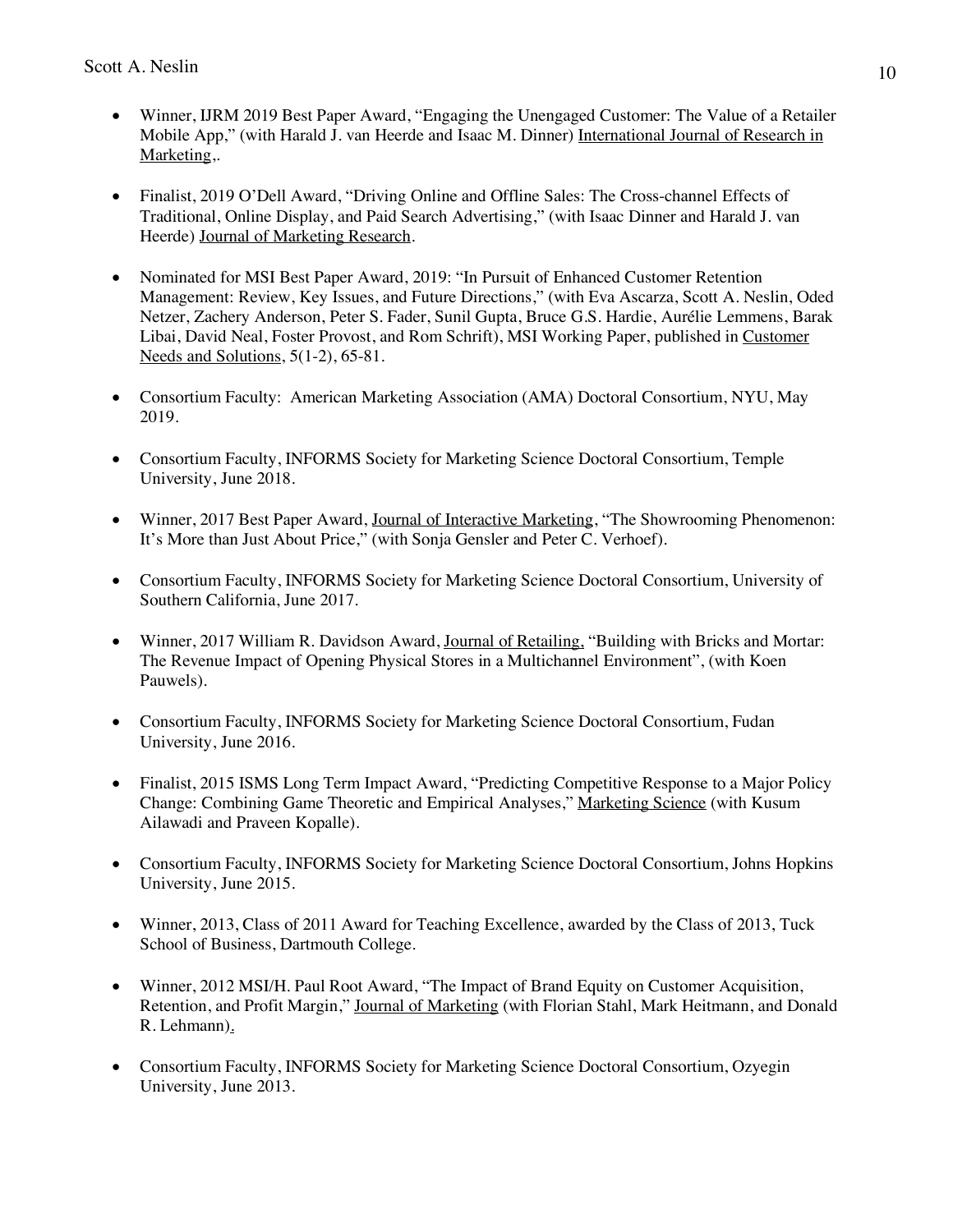- Winner, 2012 Robert D. Buzzell MSI Best Paper Award, "The Impact of Brand Equity on Customer Acquisition, Retention, and Profit Margin" (with Florian Stahl, Mark Heitmann, and Donald R. Lehmann)
- Top Cited Article Award, 2007-2011, Journal of Interactive Marketing, "Key Issues in Multichannel Customer Management: Current Knowledge and Future Directions" (with Venkatesh Shankar)
- Overall Best Conference Paper, 2012 AMA Winter Educators' Conference, "The Impact of Retailers' Corporate Social Responsibility on Price Fairness Perceptions and Loyalty," (with Kusum L. Ailawadi, Y. Jackie Luan, and Gail A. Taylor).
- Fellow, INFORMS Society for Marketing Science, 2011.
- Finalist, 2011 O'Dell Award, "Defection Detection: Measuring and Understanding the Predictive Accuracy of Customer Churn Models," (with Sunil Gupta, Wagner Kamakura, Junxiang Lu, and Charlotte H. Mason), Journal of Marketing Research.
- Finalist, 2009 Paul Green Award, "Customer Channel Migration" (with Asim Ansari and Carl F. Mela), Journal of Marketing Research.
- Consortium Faculty, INFORMS Society for Marketing Science Doctoral Consortium, University of Michigan, June 2009.
- Tuck Overseers Medal, June 2008.
- Consortium Faculty, INFORMS Society for Marketing Science Doctoral Consortium, University of British Columbia, June 2008.
- Honorable Mention, 2007 William R. Davidson Award, Journal of Retailing, (with Gail A. Taylor).
- Winner, 2006 John D. C. Little Award, "Predicting Competitive Response to P&G's Value Pricing Move: Combining Normative and Empirical Analyses," published in Marketing Science, (with Kusum Ailawadi and Praveen Kopalle).
- Consortium Faculty, INFORMS Marketing Society Doctoral Consortium, University of Pittsburgh, June 2006.
- Consortium Faculty, American Marketing Association Doctoral Consortium, University of Connecticut, August 2005.
- Consortium Faculty, INFORMS Marketing Society Doctoral Consortium, Emory University, June 2005.
- Winner, 2003 Harold F. Maynard Award, "Revenue Premium as an Outcome Measure of Brand Equity" (with Kusum Ailawadi and Don Lehmann), Journal of Marketing.
- Finalist, 2003 O'Dell Award, "The Effect of Promotion on Consumption: Buying More and Consuming It Faster" (with Kusum Ailawadi), Journal of Marketing Research.
- Co-Winner of Davidson Best Paper Award, Journal of Retailing, "The Role of Retail Promotion in Determining Future Brand Loyalty: It's Effect on Purchase Event Feedback,"( with Karen Gedenk).
- Consortium Faculty, American Marketing Association Doctoral Consortium, University of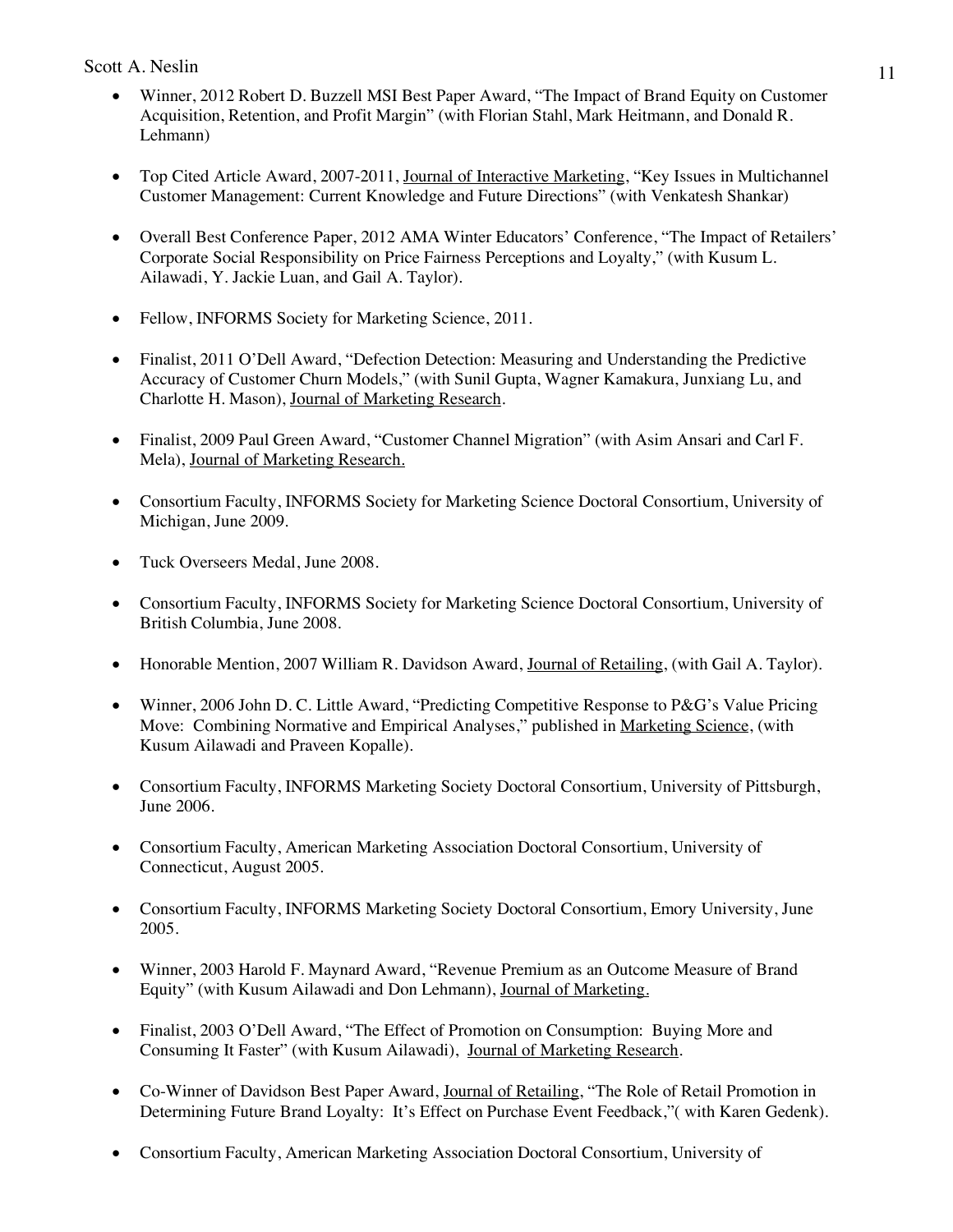Southern California, August, 1999.

- Consortium Faculty, American Marketing Association Doctoral Consortium University of Colorado, August, 1996.
- Finalist, 1994 O'Dell Award, "An Alternative Explanation for Lower Repeat Rates Following Promotion Purchases" (with Robert Shoemaker), Journal of Marketing Research.
- Outstanding Reviewer: Journal of Marketing Research, 1992-1993.
- Consortium Faculty, American Marketing Association Doctoral Consortium, Michigan State University, August, 1992.
- Consortium Faculty, American Marketing Association Doctoral Consortium, Duke University, August, 1985.
- Best Innovative Experiential Paper, Association for Business, Simulation and Experiential Learning (ABSEL), 1982.

# **INVITED SEMINARS, PANELS, AND PRESENTATIONS**

- Herbert School of Business, University of Miami, "How Physical Stores Enhance Customer Value: The Importance of Product Inspection Depth", April 2021.
- Stern School of Business, NYU, "The Role of the Physical Store: Developing Customer value Through 'Deep Product' Purchases", November 2020.
- University of Bologna Multichannel Conference, "Multichannel Amplification of Facebook Advertising", June 2019.
- Cheung Kong Graduate School of Business (CKGSB), "The Role of the Physical Store: Developing Customer Value Through 'Fit Product' Purchases", June 2018.
- KU Leuven Faculty of Economics and Business, Symposium on Manufacturer-Retailer Relationships, "The Role of the Physical Store: Developing Customer Value Through 'Fit Product' Purchases", March 2018.
- Kelley School of Business, Indiana University, "The Impact of Buying 'Fit Products' in Multichannel Settings on Customer Development and Value", April 2017.
- HEC Paris, "The Impact of Buying Fit Products in Multichannel Settings on Customer Development and Value", April 2017.
- University of Zaragoza, "Challenges and Opportunities in Multichannel Customer Management", Invited presentation for conference on Multichannel Marketing: Recasting the Customer Experience, May 2016.
- Goizueta Business School, Emory University "Amplifying the Impact of Digital Advertising: The Role of Published Sales Rankings", May 2016.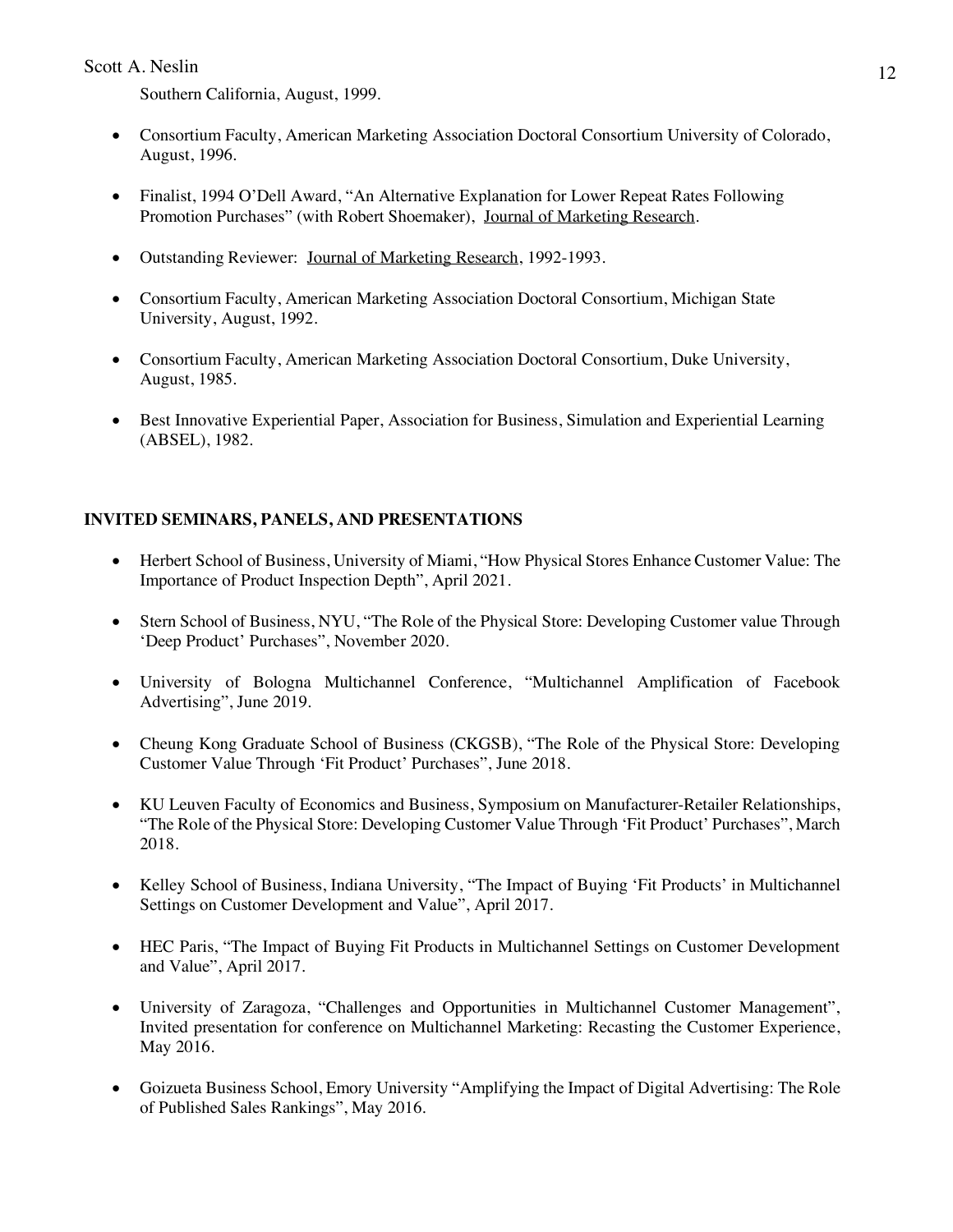- Kenan Flagler Business School, University of North Carolina, "Amplifying the Impact of Digital Advertising: The Role of Published Sales Rankings", April 2016.
- School of Management, Yale University, "Can Marketing Campaigns Induce Multichannel Buying and More Profitable Customers? A Field Experiment", December 2015.
- Jones School of Business, Rice University, "Can Marketing Campaigns Induce Multichannel Buying and More Profitable Customers? A Field Experiment", May 2015.
- Ross School of Business, University of Michigan, "Can Marketing Campaigns Induce Multichannel Buying and More Profitable Customers? A Field Experiment", March 2015.
- Mendoza School of Business, University of Notre Dame, "Can Marketing Campaigns Induce Multichannel Buying and More Profitable Customers? A Field Experiment", March 2015.
- Fox School of Business, Temple University, "The Impact of Mobile App Usage on Consumer Behavior", March 2014.
- Marketing in Israel Conference, "Driving Online and Offline Sales: The Cross-Channel Effects of Digital versus Traditional Advertising", December 2013.
- Graduate School of Management, University of California, Davis, "Driving Online and Offline Sales: The Cross-Channel Effects of Digital versus Traditional Advertising", October 2013.
- Robert H. Smith School of Business, University of Maryland, "Driving Online and Offline Sales: The Cross-Channel Effects of Digital versus Traditional Advertising", April 2013.
- Scheller College of Business, Georgia Tech, "Driving Online and Offline Sales: The Cross-Channel Effects of Digital versus Traditional Advertising." November 2012.
- Kenan-Flagler Business School, University of North Carolina, "The Impact of Brand Equity on Customer Acquisition, Retention, and Profit Margin", Presentation at Brands and Branding in Law, Accounting, and Marketing Conference, April 2012.
- School of Business, University of Miami, "A Model and Empirical Analysis of Patient Compliance and Persistence in Pharmaceuticals", March 2011.
- School of Business, University of Houston, "A Model and Empirical Analysis of Patient Compliance and Persistence in Pharmaceuticals", March 2011.
- Tepper School of Management, Carnegie Mellon University, "A Model and Empirical Analysis of Patient Compliance and Persistence in Pharmaceuticals", January 2010.
- DMEF Direct/Interactive Marketing Research Summit, Invited Speaker, "Challenges and Opportunities in Multichannel Customer Management", San Diego, CA, October 2009.
- Yale School of Management, "A Model and Empirical Analysis of Patient Compliance and Persistence in Pharmaceuticals", April 2009.
- Waikato School of Management, "A Dynamic Structural Model of the Impact of Loyalty Programs on Customer Behavior", December 2008.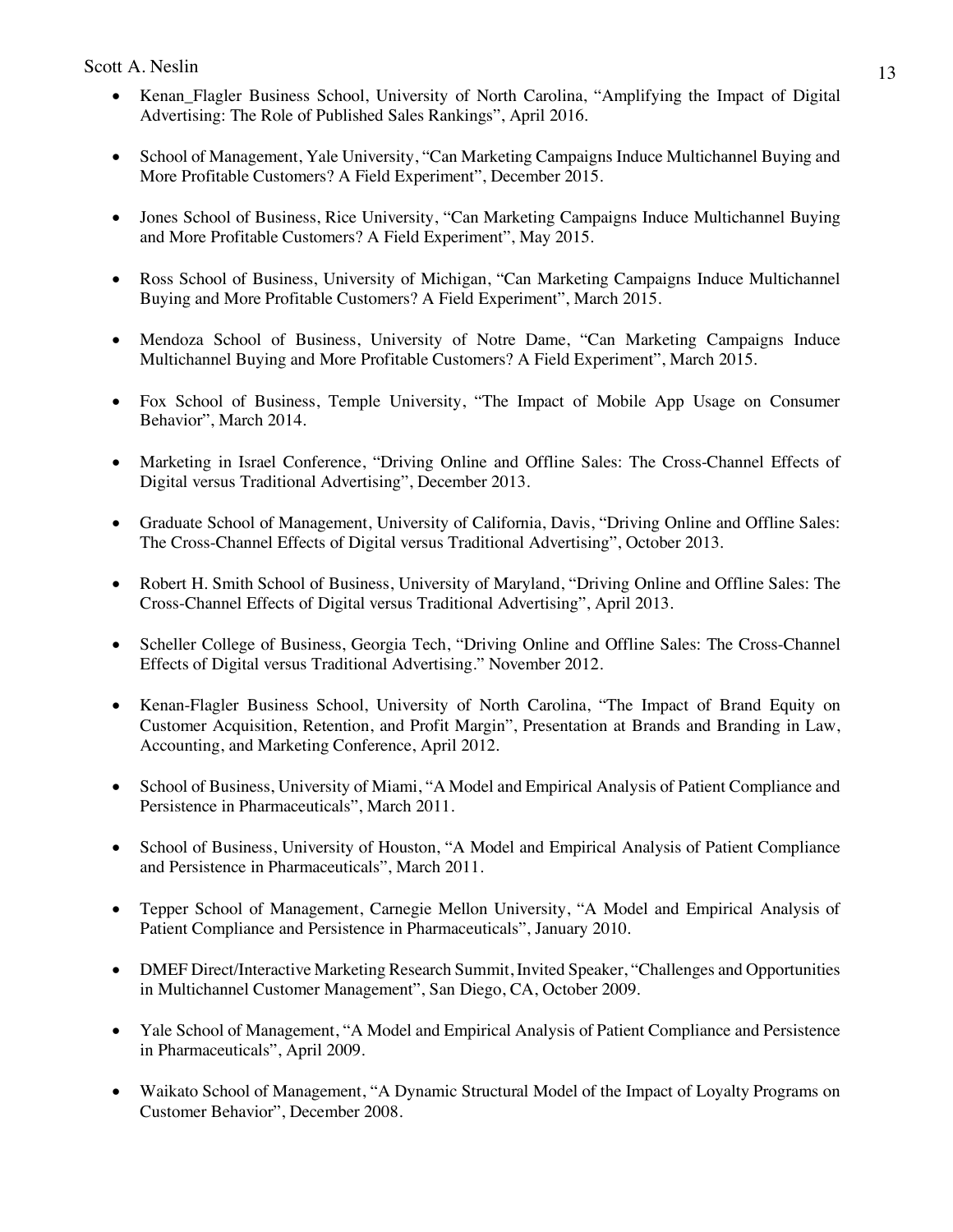- Olin School of Business, Washington University, "A Dynamic Structural Model of the Impact of Loyalty Programs on Customer Behavior", April 2008.
- Rotman School of Management, University of Toronto, "A Dynamic Structural Model of the Impact of Loyalty Programs on Customer Behavior", April 2008.
- Johnson School of Management, Cornell University, "Building with Bricks and Mortar: The Revenue Impact of Opening Physical Stores in a Multichannel Environment", March 2008.
- Simon School of Management, University of Rochester, "A Dynamic Structural Model of the Impact of Loyalty Programs on Customer Behavior", March 2008.
- Mays Business School, Texas A&M, "A Dynamic Structural Model of the Impact of Loyalty Programs on Customer Behavior", April 2007.
- Graduate School of Business, Columbia University, "An Optimal Contact Model for Maximizing Online Panel Response Rates", September 2006.
- The Wharton School, University of Pennsylvania, "Unraveling the Sales Impact of Promotion: What We Have Learned and the Role of Programmatic Research", March 2006.
- Goizueta School of Business, Emory University, "Customer Channel Migration", February 2005.
- Kellogg School of Management, Northwestern University, "Customer Channel Migration", May 2004.
- Babson College, "Customer Channel Migration" February 2004.
- Anderson School of Management, UCLA, "Measuring the Impact of Promotions on Brand Switching When Consumers Are Forward-Looking", February 2003.
- The Wharton School, University of Pennsylvania, "Measuring the Impact of Promotion On Brand Switching Under Rational Consumer Behavior", March 2002.
- Kenan-Flagler Business School, University of North Carolina, "The Determinants of Promotion-Induced Consumer Stockpiling and Deceleration", March 2002.
- Fuqua School of Business, Duke University, "Measuring the Impact of Promotion On Brand Switching Under Rational Consumer Behavior", January 2002.
- University of Michigan Business School, Distinguished Speaker Series in Marketing, "Measuring the Impact of Promoting On Brand Switching Under Rational Consumer Behavior", January 2001.
- Johnson School of Management, Cornell University, "The Economic Viability of Frequency Reward Programs in A Competitive Environment", March 2000.
- GSIA, Carnegie Mellon University, "The Economic Viability of Frequency Reward Programs in a Competitive Environment", July 1999.
- Harvard Business School, "The Economic Viability of Frequency Reward Programs in a Competitive Environment", March 1999.
- Hong Kong University of Science and Technology, "The Economic Viability of Frequency Reward Programs in A Competitive Environment", December 1998.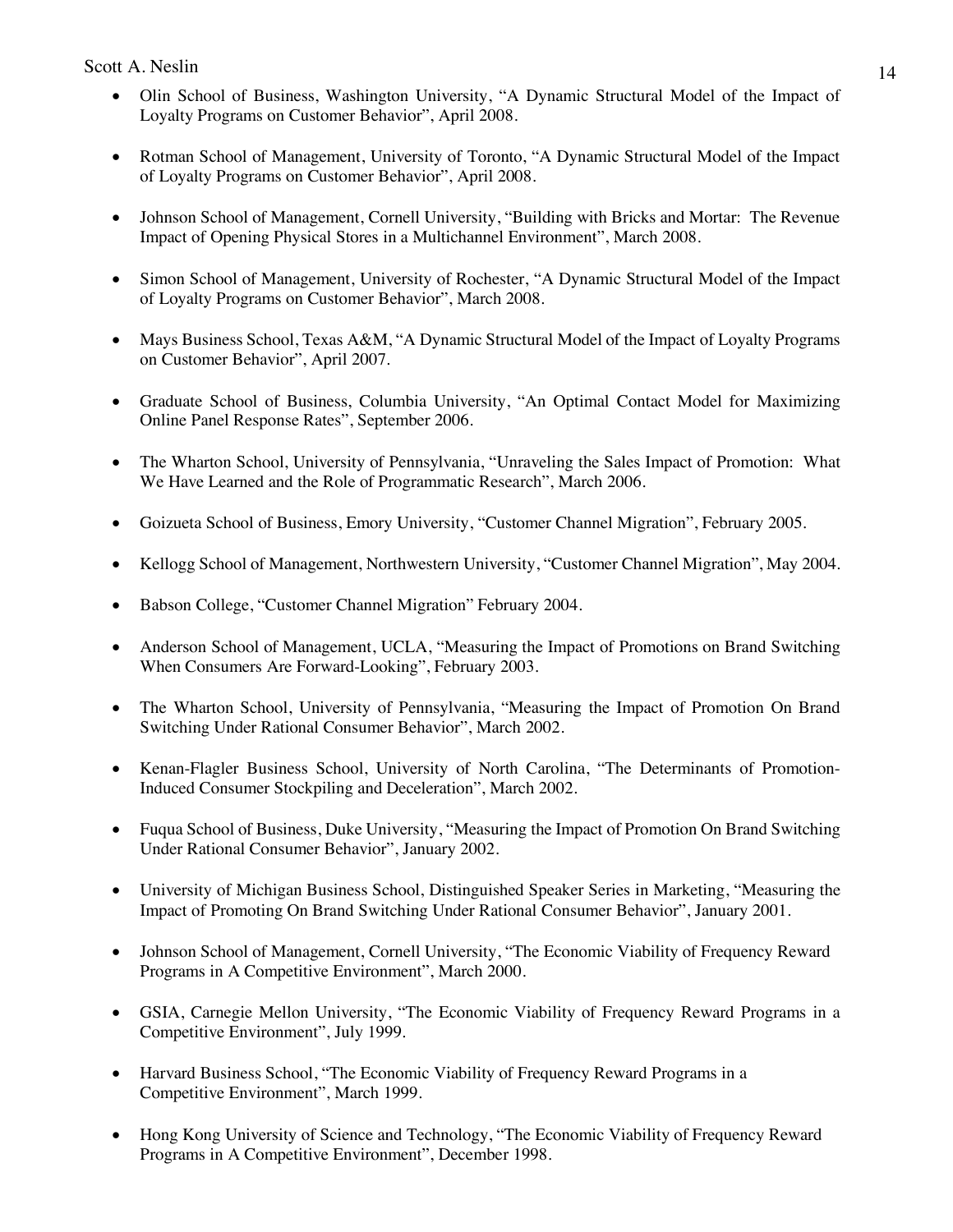- Olin School of Business, Washington University, "The Effect of Promotion on Consumption: Buying More and Consuming It Faster", April 1998.
- Haute Études Commerciales (HEC), "The Role of Promotion in Determining Future Purchase Probabilities: Its Effect on Purchase Event Feedback", November 1998
- School of Management, Yale University, "The Effect of Promotion on Consumption: Buying More and Consuming It Faster", December 1996.
- Kellogg Graduate School of Management, Northwestern University, "The Effect of Promotion on Consumption: Buying More and Consuming It Faster", October 1995.
- Olin School of Business, Washington University, "The Relationship Between Retailer EDLP Pricing and Repeat Purchasing", February 1995.
- Katz Graduate School Of Business, University of Pittsburgh, "The Relationship Between Retailer EDLP Pricing and Repeat Purchasing", February 1995.
- Discussant: "Behavioral Research Opportunities Using Scanner Data", Association for Consumer Research (ACR) Conference, Nashville, October 1993.
- Sloan School of Management, MIT, "Consumer Inventory Sensitivity and the Post-Promotion Dip", November 1992.
- Department of Veterans Affairs, Medical and Regional Office Center, White River Junction, VT, "Survey Design Issues and Techniques", May 1992.
- The Wharton School, University of Pennsylvania, "Consumer Inventory Sensitivity and the Post-Promotion Dip", March 1992.
- College of Business Administration, University of Florida, "The Effects of Retailer and Consumer Response on Optimal Advertising and Trade Promotion Strategies", January 1992.
- Graduate School of Business, Columbia University, "The Effects of Advertising on Brand Switching and Repeat Purchasing", June 1991
- Ohio State University, "The Effects of Advertising on Brand Switching and Repeat Purchasing", May 1991.
- Owen Graduate School of Management, Vanderbilt University, "The Effects of Advertising on Brand Switching and Repeat Purchasing", April 1991. Graduate School of Business, Stanford University, "Using Single Source Data to Measure the Effects of Advertising", August, 1990.
- School of Management, Yale University, "Using Single Source Data to Measure the Effects of Advertising on Brand Loyalty and Brand Switching", April,1990.
- William E. Simon School of Management, University of Rochester, "Using Single Source Data to Measure the Effects of Advertising on Brand Loyalty and Brand Switching", February 1990.
- Yale University School of Management, Marketing Models Course, "A Model for Evaluating the Profitability of Coupon Promotions", November 1989.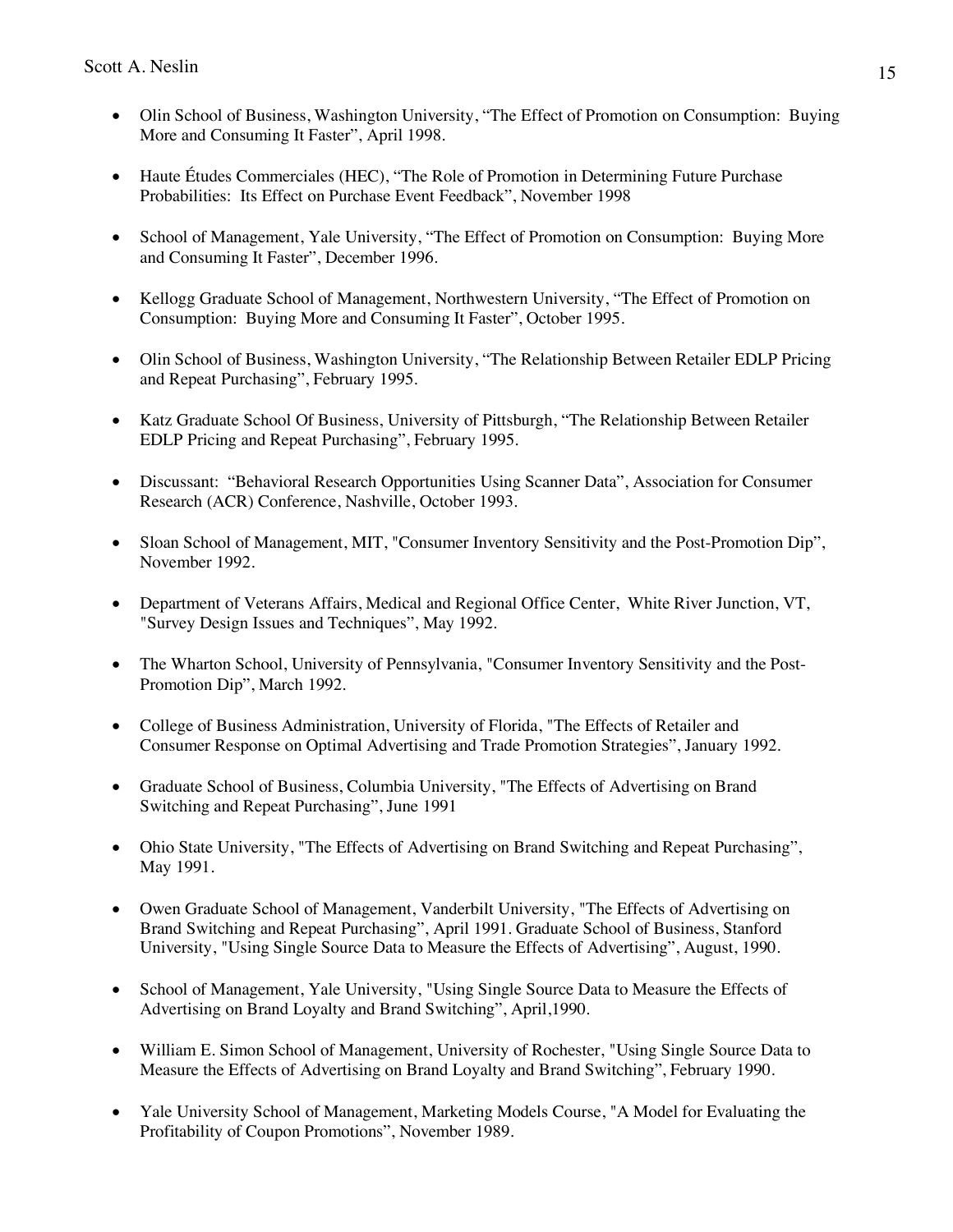- Stern School of Business Administration, NYU, "Advertising Framing Effects in Field Data", May 1989.
- Anderson Graduate School of Management, UCLA, "Advertising Framing Effects in Field Data", April 1989.
- Olin School of Business, Washington University, "Advertising Framing Effects in Field Data", March 1989.
- M.I.T., Sloan School of Management, Sales Promotion course, "Using Decision Calculus Models to Analyze Coupon Promotions", April 1986.
- Johnson Graduate School of Management, Cornell University, "A Market Response Model for Coupon Promotions", October 1985.
- University of Chicago Marketing Workshop: "A Market Response Model for Coupon Promotions", May 1985.
- N.Y.U. Graduate School of Business Marketing Leaders Seminar: "A Market Response Model for Coupon Promotions", April 1985.
- Discussant: "Negotiation, Bargaining, and Conflict Resolution: Models and Empirical Evidence", Panel Discussion sponsored by TIMS College of Marketing American Marketing Association Conference, August 1984.
- University of Massachusetts Medical School: "The American Public at Risk" Symposium, "Mass Media for Life Style Modification: Vermont/New Hampshire Smoking Cessation Program" (with Jennie Dulac and R. Peter Mogielnicki), May 1983.
- M.I.T. Marketing and Applied Statistics Workshop, "Estimating the Effect of Substantial Price Increases: The 1974 Sugar Shortage and the Ready-to-Eat Cereal Market", October 1980.
- Dartmouth-Hitchcock Medical Center: Medical Grand Rounds, "Cigarette Smoking and the Role of Marketing", April 1979.

### **GRANTS**

"Does Multichannel Produce More Profitable Customers?" (with Elisa Montaguti and Sara Valentini), Field Research Project funded by Marketing Science Institute (MSI)/ Wharton Interactive Media Initiative (WIMI, now the Wharton Customer Analytics Initiative (WCAI)) (\$14,000).

The Impact of a Combined Mass Media/Clinic Program Upon Smoking Behavior". Co-investigator. Research was a three-year field experiment funded by the Veteran's Administration (\$145,000).

Marketing Science Institute: \$1000 grant over six-month period to finance research on consumer promotions using supermarket scanner data.

## **TEACHING INTERESTS**

Marketing and Management Science courses including Customer Analytics, Sales Promotion, Marketing Management (core), Marketing Research, Marketing New Products, and Applied Statistics (core).